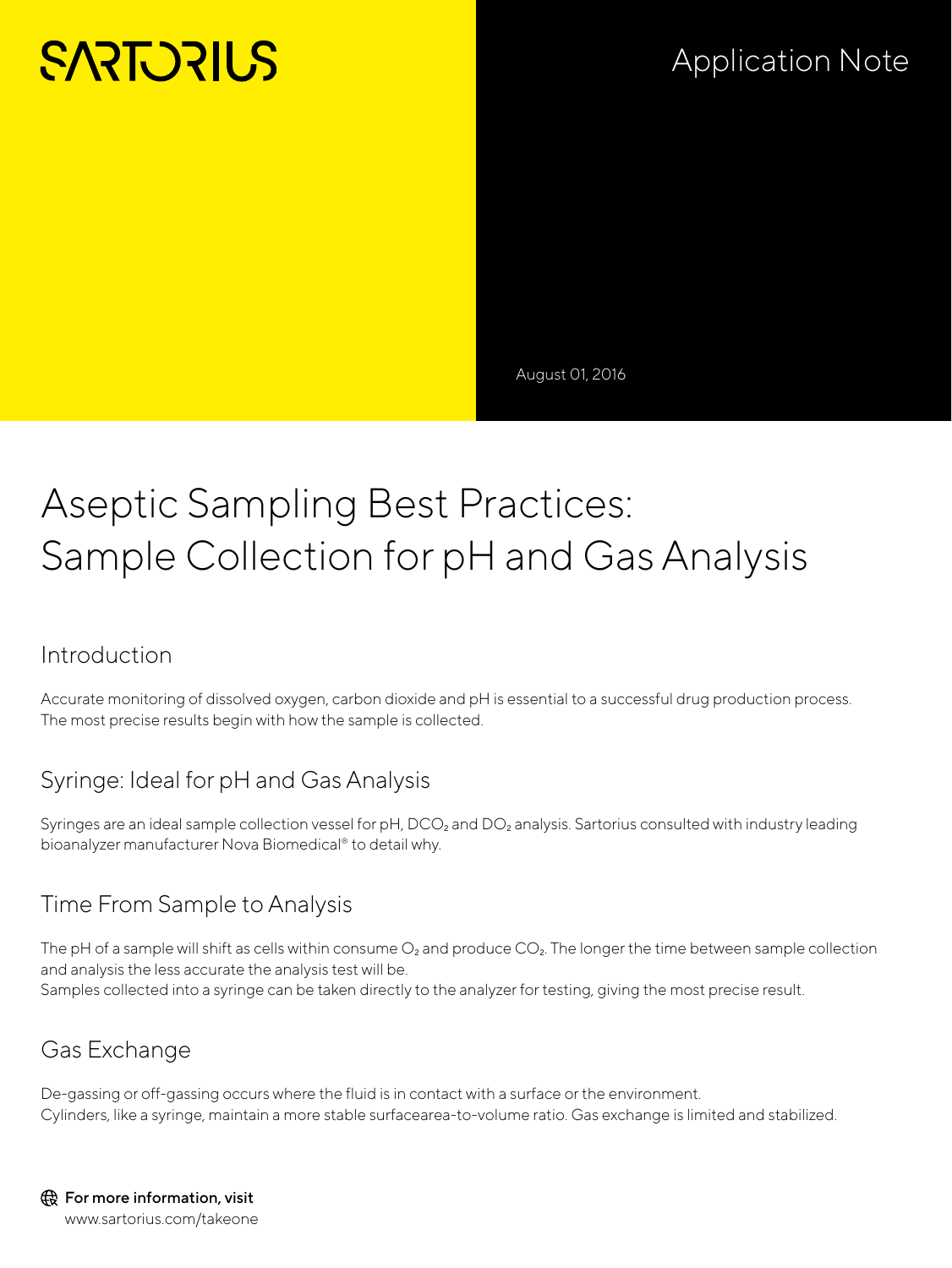### The Chemistry of pH

1. When carbon dioxide dissolves into water it exists in equilibrium to form carbonic acid:

### $CO<sub>2</sub> + H<sub>2</sub>O = H<sub>2</sub>CO<sub>3</sub>$

2. Carbonic acid disassociates to generate a free hydrogen ion which can change a solution's pH:

 $H_2CO_3 \leftrightarrows HCO_3^- + H^+$ 

#### Environment

Saturation of  $O_2$  and  $CO_2$  in cell culture can be different from saturation levels in air. Gases in air bind to the plastic surface of the sample collection container prior to use. The bound gases transfer from high to low concentration artificially changing dissolved gas in the sample.

Syringes are not immune to the effect but the more stable surface area-to-volume ratio reduces its impact.

#### Stable Surface Area to Volume Ratio

There is more opportunity for gas exchange where the solution is in contact with a surface. Consequently, there is less variability of gas exchange with stable surface area-to-volume ratios.

|                               | 10 mL Syringe                                     |                              | 50 mL Bag                                         |                           |
|-------------------------------|---------------------------------------------------|------------------------------|---------------------------------------------------|---------------------------|
| Sample<br>Volume<br>Collected | Surface<br>Area $\lceil$ cm <sup>2</sup> $\rceil$ | Surface<br>Area to<br>Volume | Surface<br>Area $\lceil$ cm <sup>2</sup> $\rceil$ | Surface Area<br>to Volume |
| 2mL                           | 8.82                                              | 4.41                         | 424                                               | 212.00                    |
| 5 mL                          | 17.10                                             | 3.42                         | 424                                               | 84.80                     |
| $10 \text{ mL}$               | 30.89                                             | 3.09                         | 424                                               | 42.40                     |



Syringes are constructed of plastic. All plastics will allow some degree of gas transmission into or out of solution. The slower the rate of gas transmission, the more accurate the gas or pH analysis will be.

Syringes are constructed of thick-walled and rigid plastic. Compared to thin-walled flexible plastics gas transmission rates are slowed in a syringe.



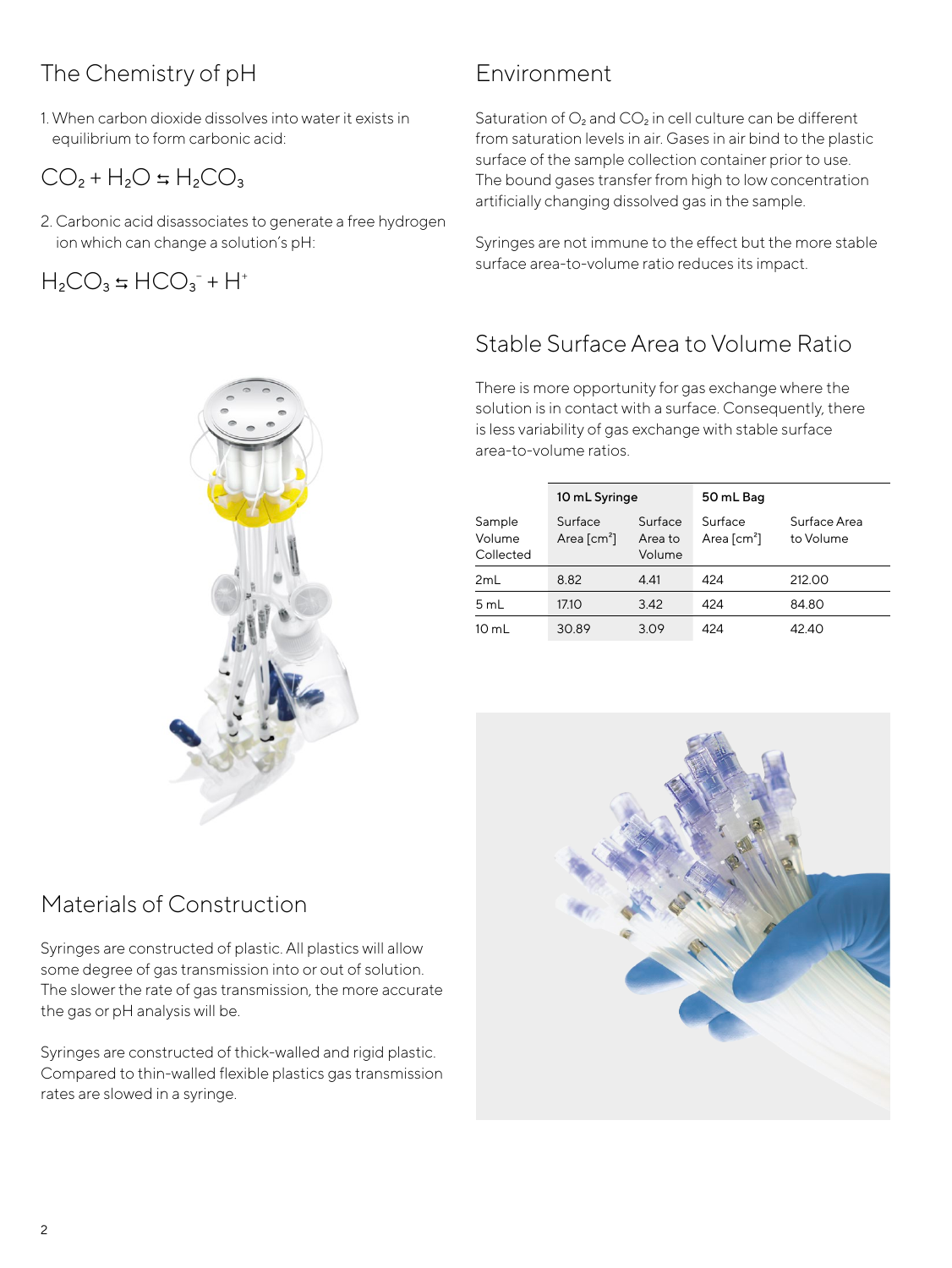#### Step-by-Step Instructions for Use





1. Sanitize valve surface



3. Turn clockwise to engage

2. Insert fitting straight into valve

#### BENCHMARK™ Sampling Line

- Precise pH, DO<sub>2</sub> & DCO<sub>2</sub> sample analysis
- $\blacksquare$  High frequency sampling from a single sampling line
- Economical solution using conventional equipment and components

#### Description

BENCHMARK™ features a luer-activated access site which accepts any standard male luer fitting – common to most syringes.

The stem of the male luer opens the silicone valve as it is connected to the access site allowing for unimpeded fluid flow. The valve closes when the male luer is disengaged.

#### Secure Expansion of Sampling Capacity

The access valve has been validated to maintain a microbial barrier after 140 actuations making it suitable for high-frequency sampling requirements.

#### Applications

- BENCHMARK™ is ideal for most process-monitoring sampling needs
- Configure BENCHMARK™ on the Takeone® aseptic sampling system
- Connect BENCHMARK™ to benchtop bioreactors